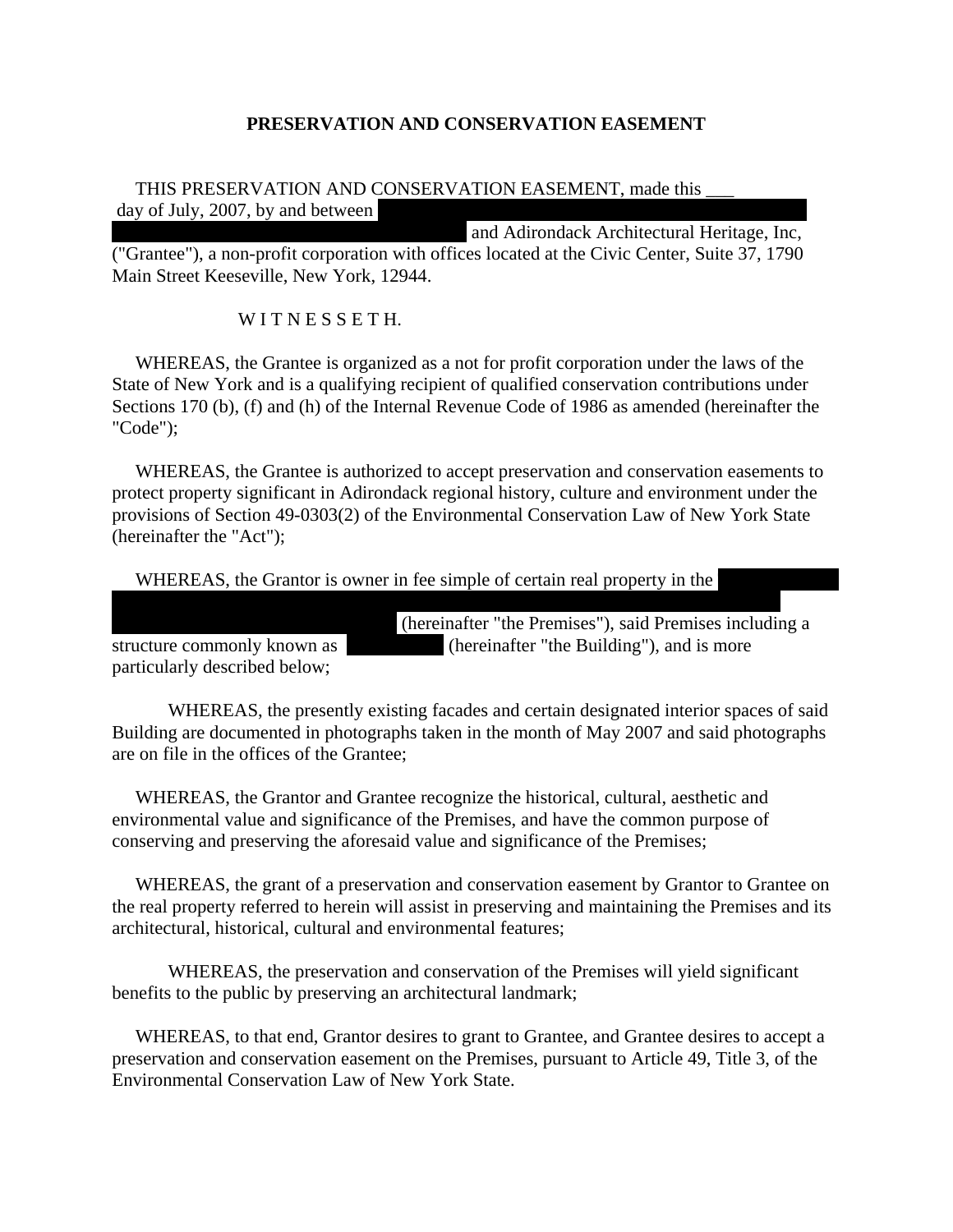NOW, THEREFORE, In consideration of Ten Dollars (\$10.00) and other good and valuable consideration, receipt of which is hereby acknowledged, does hereby irrevocably grant and convey unto the Grantee a preservation and conservation easement in gross in perpetuity (which easement is more particularly described below and is hereinafter "the Easement") in and to that certain real property, the exterior surfaces, and limited interior portions of "The Castle" located thereon, owned by the Grantor, and more particularly described as the same land conveyed by Helen B. Hale to Carolyn Schaefer and Mary M. Schaefer and Mary M. Schaefer and Mary M. Schaefer by deed dated April 7, 1965, and recorded in the Essex County Clerk's Office on May 28, 1965, in Book 432 of Deeds, Page 113 (see attached Schedule A)

 The Easement, to be of the nature and character hereinafter further expressed, shall constitute a binding servitude upon said Premises of the Grantor, and to that end Grantor covenants on behalf of the Grantor, Grantor's successors, heirs and assigns, with Grantee, its successors, heirs and assigns, such covenants being deemed to run as a binding servitude, in perpetuity, with the land, to do upon the Premises each of the following covenants and stipulations, which contribute to the public purpose in that they aid significantly in the preservation of the Building and surrounding land area, and which help maintain and assure the present and future historic integrity of the Building and its setting:

.1. Grantor's Covenants. In furtherance of the easement herein granted, Grantor undertakes, of itself, to do (and to refrain from doing as the case may be) upon the Premises each of the following covenants, which contribute to the public purpose of significantly protecting and preserving the Premises:

.1.1. Grantor shall not demolish, remove or raze The Facades thereof except as provided in Paragraph 1.6.

 .1.2. Without the prior express written permission of the Grantee, signed by a duly authorized representative thereof, Grantor shall not undertake any of the following actions:

 .1.2.1. make any changes in the Facades of the Building including the alteration, partial removal, construction, remodeling or other physical or structural change with respect to the appearance or construction of the Facades. This provision is not intended to prohibit the restoration of the exterior facades provided that credible evidence of the original character of the elements to be restored is presented to the Grantee. Permission to perform such restoration work shall not be unreasonably withheld;

 .1.2.2. erect anything on the Premises or on the Facades of the Building which would prohibit them from being visible from street level, except for a temporary structure during any period of approved alteration or restoration;

 .1.2.3. permit any significant reconstruction or repair of the Facades of the Building that alters their state from the existing condition;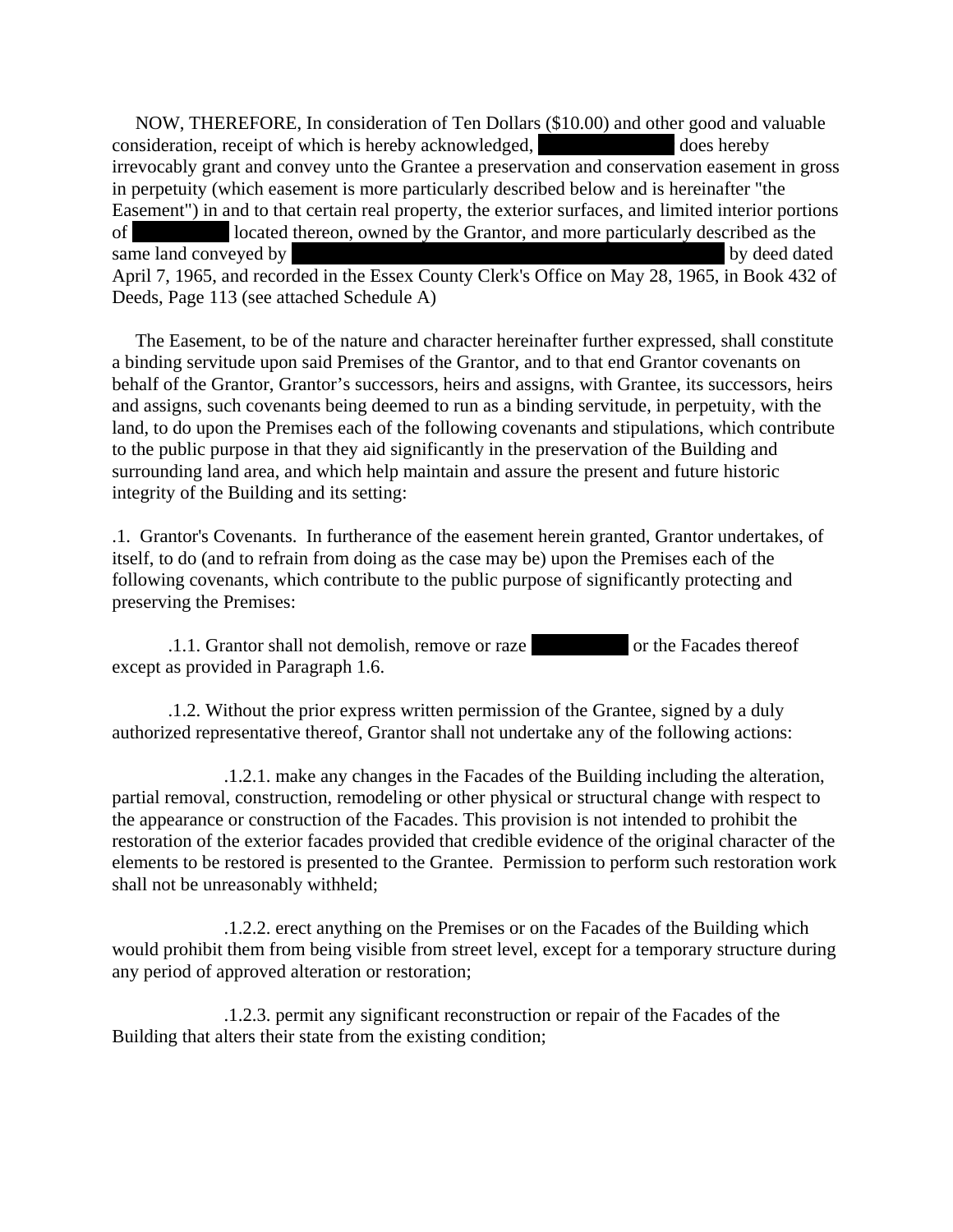.1.2.4. make any changes to the designated interior spaces, including the alteration, partial removal, construction, remodeling or other physical or structural changes with respect to the appearance or construction of the designated interior spaces;

.1.2.5. erect, construct, or move anything on the Premises that would encroach on the open land area surrounding the Building and interfere with a view of the Facades of the Building or be incompatible with the historic of architectural character of the Building or the Facades.

 .1.2.6. No buildings or structures, including satellite receiving dishes, camping accommodations or mobile homes, not presently on the Premises, shall be erected or placed on the Premises hereafter without prior express written permission of the Grantee.

 .1.2.7. No signs, billboards, or advertisements shall be displayed or placed on the Premises or Building; provided, however, that Grantor may, with prior written approval from the Grantee, erect such signs as are compatible with the preservation and conservation purposes of this easement and appropriate to identify the Premises and Building and any activities on the Premises or in the Building.

 .1.2.8. No topographical changes, including but not limited to excavation, or mining of minerals, sand or other materials shall occur on the Premises; provided, however, that Grantor may, with prior written approval from and in the sole discretion of Grantee, make such topographical changes as are consistent with and reasonable necessary to promote the preservation and conservation purposes of this easement.

 .1.2.9. No dumping of ashes, trash, rubbish or any other unsightly or offensive materials shall be permitted on the Premises.

 .1.2.10. The Premises shall be used only for purposes consistent with the preservation and conservation purposes of this easement.

 .1.2.11. The Premises shall not be subdivided and the Premises shall not be devised or conveyed except as a unit.

 .1.2.12. No aboveground utility transmission lines, may be created on said land, subject to utility easements already recorded.

 .1.3. Public View. Grantor agrees not to obstruct the substantial and regular opportunity of the public to view the exterior architectural features of any building, structure or improvements of the Premises from adjacent publicly accessible areas such as public roads.

 .1.3.1 Grantee shall have the right to show the Premises, including both the exteriors and the designated interior spaces, to individuals and groups for educational or research purposes; provided, without permission of the Grantor, visitations for this purpose shall not take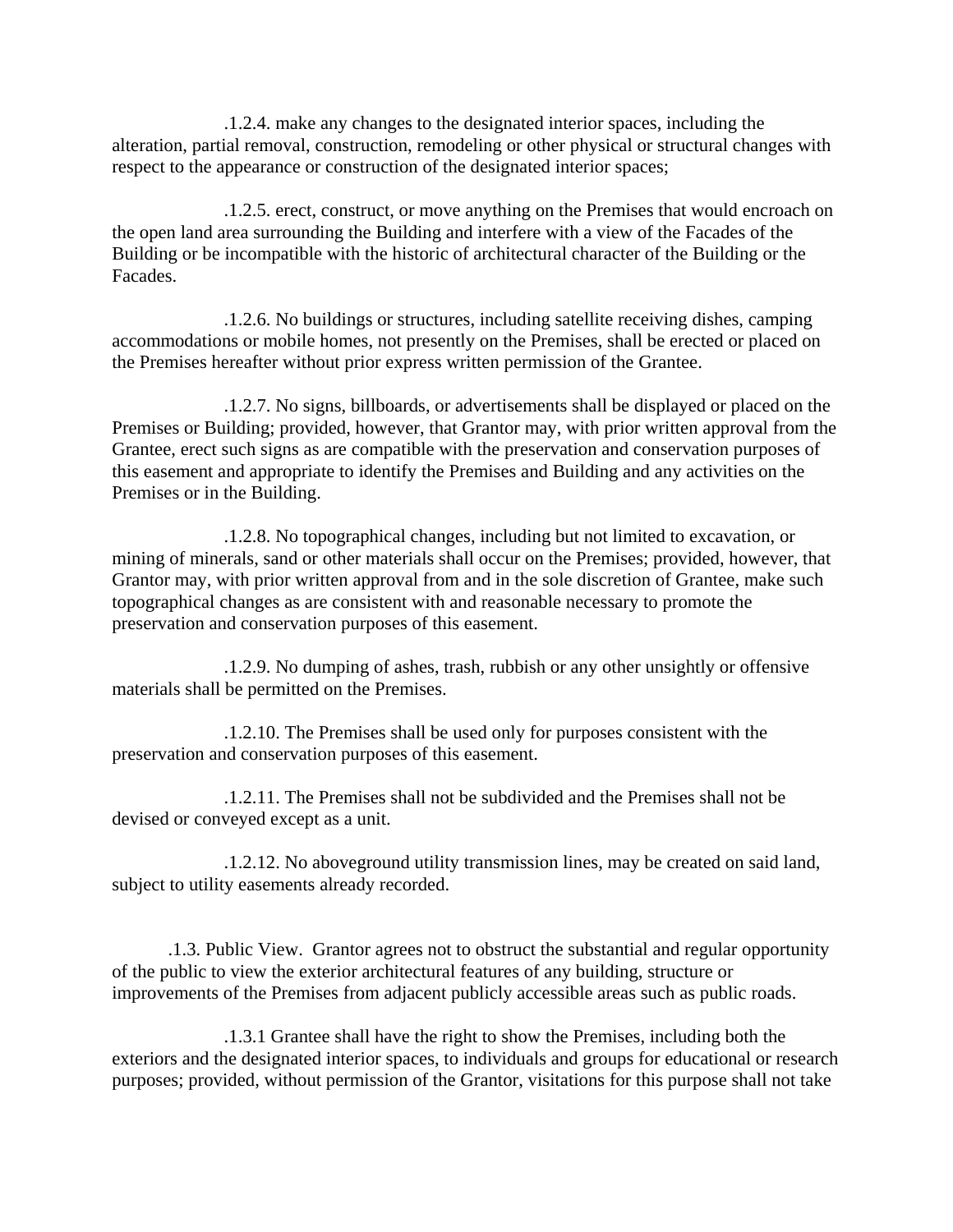place more than two times per year and Grantee will provide Grantor with at least thirty (30) days' notice of said visitation.

 .1.4. Casualty Damage or Destruction. In the event that the Premises or any part thereof shall be damaged or destroyed by casualty, the Grantor shall notify the Grantee in writing within seven (7) days of the damage or destruction, such notification including what, if any, emergency work has already been completed. For purposes of this instrument, the term "casualty" is defied as such sudden damage or loss as would qualify for a loss deduction pursuant to Section 165 (c) (3) of the Code (construed without regard to the legal status, trade or business of the Grantor or any applicable dollar limitation). No repairs or reconstruction of any type, other than temporary emergency work to prevent further damage to the Property and to protect public safety, shall be undertaken by Grantor without the Grantee's prior written approval of the work.

 .1.5. Grantee's Remedies Following Casualty Damage. In the event of damage resulting from casualty, as defined at Paragraph 1.4, which is of such magnitude and extent as to render repairs or reconstruction of the Building impossible using all applicable insurance proceeds, as determined by Grantee by reference to bona fide cost estimates, then the Grantee may elect to reconstruct the Building using insurance proceeds, donation or other funds received by Grantor or Grantee on account of such casualty, but otherwise at its own expense. Grantee shall complete said reconstruction with one year of the date of the casualty damage. Grantee is not required by this Easement to contribute to such reconstruction.

 .1.6. Review After Casualty Loss. If in the opinion of the Grantee, restoration/reconstruction would not serve the purpose and intent of the Easement, then the Grantor shall continue to comply with the open space and conservation provisions of the Easement. Grantor shall obtain the prior written consent of the Grantee in the event the Grantor wishes to alter, demolish, remove or raze the Building, and/or construct one replacement singlefamily residence on the property. In the event of a bona fide casualty loss, permission to construct one single-family replacement residence shall not be unreasonably withheld.

.2. Reserved Rights. Grantor reserves for himself, and his successors in interest, all rights, with respect to the Premises or any part thereof, including, without limitation, the right of exclusive use, possession and enjoyment of the Property or any part thereof, and the right to sell, transfer, lease, mortgage or otherwise encumber the Premises or any part thereof, as owner, subject to the restrictions and covenants set forth in this Preservation and Conservation Easement. Nothing herein shall be construed as a grant to the general public of any right to enter upon any part of the Premises except as is specifically set forth herein.

.3. Grantee's Covenants. The Grantee hereby warrants and covenants that:

 .3.1. Grantee is and will remain a Qualified Organization for purposes of Section 170 (h) of the Internal Revenue Code. In the event that the Grantee's status as a Qualified Organization is successfully challenged by the Internal Revenue Service, the Grantee shall promptly select another Qualified Organization and transfer all of its rights and obligations under the Easement to it.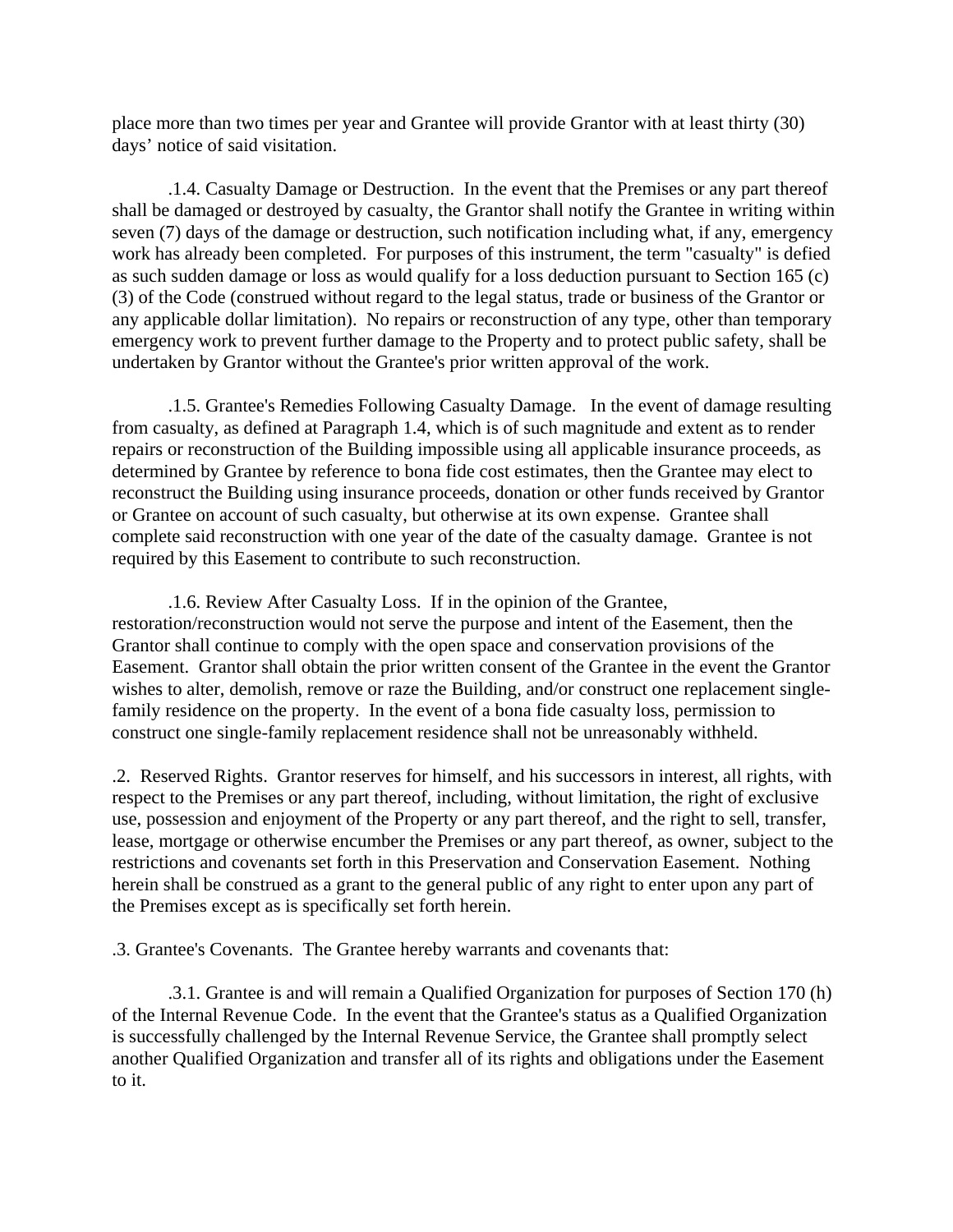.3.2. In the event that the Grantee shall at any time in the future become the fee simple owner of the Premises, Grantee for itself, its successors and assigns, covenants and agrees, in the event of a subsequent conveyance of the same to another, to create a new preservation and conservation easement containing the same restrictions and provisions as are contained herein, and either to retain such easement in itself or to convey such easement to a similar unit of federal, state of local government or local or national organization whose purpose, inter alia, are to promote preservation or conservation of historical, cultural, or architectural resources, and which is a qualified organization under Section 170 (h) (3) of the Internal Revenue Code.

 .3.3. Grantee may, at its discretion and without prior notice to Grantor, convey, assign or transfer this easement to a unit of federal, state or local government or to a similar local, state or national organization whose purpose, inter alia, are to promote preservation or conservation of historical, cultural, or architectural resources, and which at the time of the conveyance, assignment or transfer is a qualified organization under section 170 (h) (3) of the Internal Revenue Code, provided that any such conveyance, assignment or transfer requires that the preservation and conservation purpose for which the Easement was granted will continue to be carried out.

 .3.4. Grantee shall exercise reasonable judgment and care in performing its obligations and exercising its rights under the terms of the Easement.

.4. Inspection. Grantor hereby agrees that representatives of Grantee shall, upon reasonable advance notice, be permitted to inspect the Premises, including the Facades of the Building.

.5. Grantee's Remedies. Grantee has the following legal remedies to correct any violation of any covenant, stipulation or restriction herein, in addition to any remedies now or hereafter provided by law:

 .5.1. Grantee may, following reasonable written notice to Grantor, institute suit(s) to enjoin such violation by ex parte, temporary, preliminary and/or permanent injunction, including prohibitory and/or mandatory injunctive relief, and to require the restoration of the Premises to the condition and appearance required under this instrument.

 .5.2. Grantee shall also have available all legal and equitable remedies to enforce Grantor's obligations hereunder.

 .5.3. Exercise by Grantee of one remedy hereunder shall not have the effect of waiving or limiting any other remedy, and the failure to exercise any remedy shall not have the effect of waiving or limiting the use of any other remedy or the use of such remedy at any other time.

.6. Notice of Proposed Transfer of Title. Grantor shall promptly notify Grantee in writing of any transfer of title of the Premises to provide the opportunity for Grantee to explain the terms of the Easement to new owners.

.7. Runs with the Land. The obligations imposed by this Easement shall be effective in perpetuity and shall be deemed to run as a binding servitude with the premises. This Easement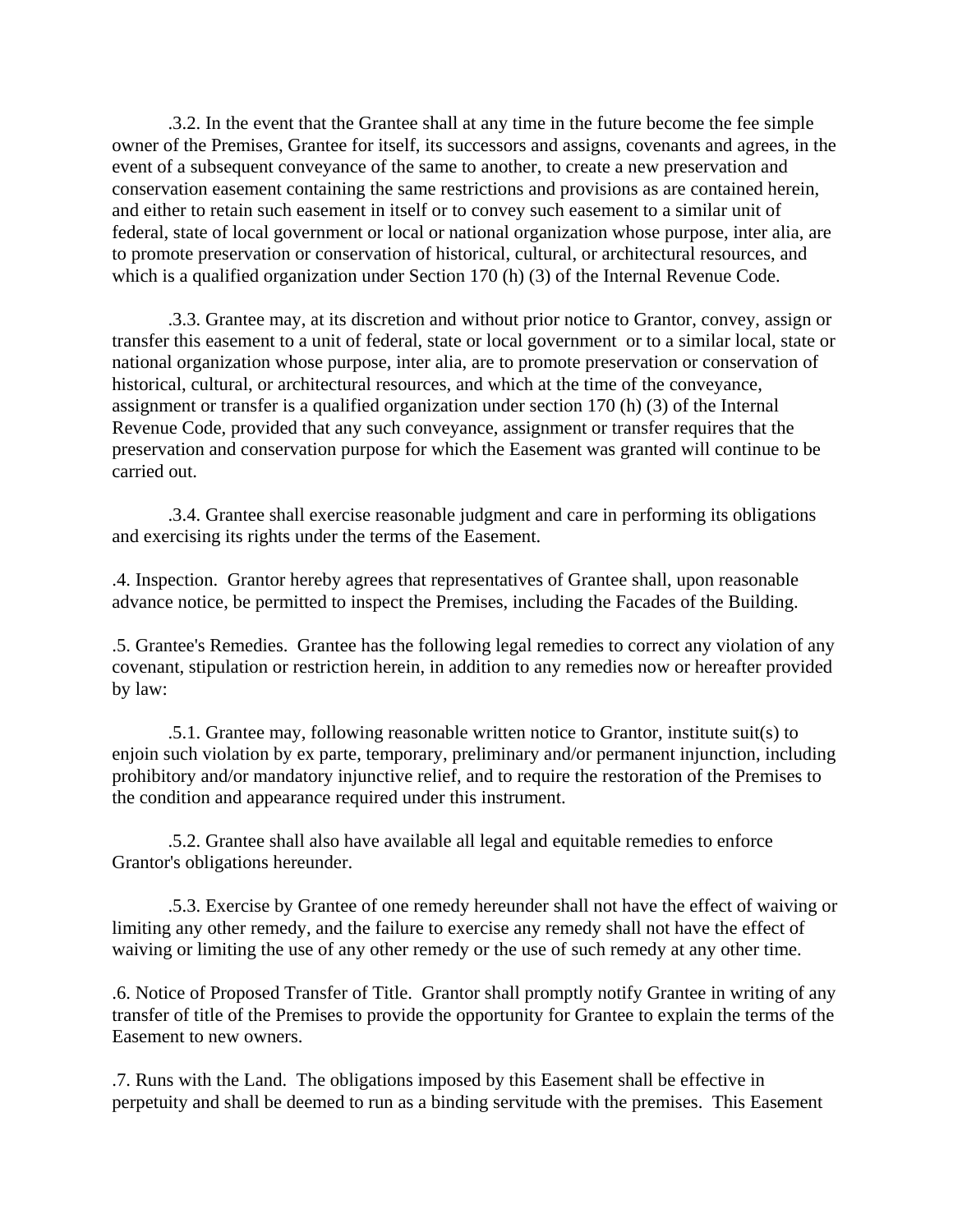shall extend to and be binding upon Grantor and Grantee, their respective successors in interest and all persons hereafter claiming under or through Grantor and Grantee, and the words "Grantor" and "Grantee" when used herein shall include all such persons. Anything contained herein to the contrary notwithstanding, a person shall have no obligation pursuant to this instrument where such person shall cease to have any interest in he premises by reason of a Bona fide transfer. Restrictions, stipulations and covenants contained in this instrument shall be inserted by Grantor, verbatim or by express reference, in any subsequent deed or other legal instrument by which Grantor divests himself of either the fee simple title to or any lesser estate in the premises or any part thereof.

.8. Recording. Grantee shall do and perform at its own cost all acts necessary to the prompt recording of this instrument in the land records of Essex County, New York. This instrument is effective only upon recording in the land records of Essex County, New York.

.9. Subordination of Mortgages. Grantor and Grantee agree that all mortgages and rights in the property of all Mortgagees are subject and subordinate at all times to the rights of the Grantee to enforce the purposes of the preservation and conservation easement. The following provisions apply to all Mortgagees now existing or hereafter holding a mortgage on the Premises:

 .9.1. If a mortgage grants to a Mortgagee the right to receive the proceeds of condemnation proceedings arising from any exercise of the power of eminent domain as to all or any part of the Premises or the right to receive insurance proceeds as a result of any casualty, hazard or accident occurring to or about the Premises, the Mortgagee shall have a prior claim to the insurance and condemnation proceeds and shall be entitled to same in preference to Grantee until the mortgage is paid off and discharged, notwithstanding that the mortgage is subordinate in priority to the Easement.

 .9.2. If a Mortgagee has received an assignment of the leases, rents and profits of the Premises as security or additional security for a loan, then the Mortgagee shall have a prior claim to the leases, rents and profits of the Premises and shall be entitled to receive same in preference to Grantee until said Mortgagee's debt is paid off, notwithstanding that the Mortgage is subordinate to the Easement.

 .9.3. Until a Mortgagee or purchaser at foreclosure obtains ownership of the Premises following foreclosure of its Mortgage or deed in lieu of foreclosure, the Mortgagee or purchaser shall have no obligation, debt or liability under the Easement.

 .9.4. Nothing contained in the above paragraphs or in the Easement shall be construed to give any Mortgagee the right to extinguish this Easement by taking title to the Premises by foreclosure or otherwise.

.10. Plaques. Grantor agrees that Grantee may provide and maintain a plaque on the Facades of the Building, which plaque shall not exceed eight by ten inches in size, giving notice of the significance of the Building or the Premises and the existence of this perpetual preservation and conservation easement.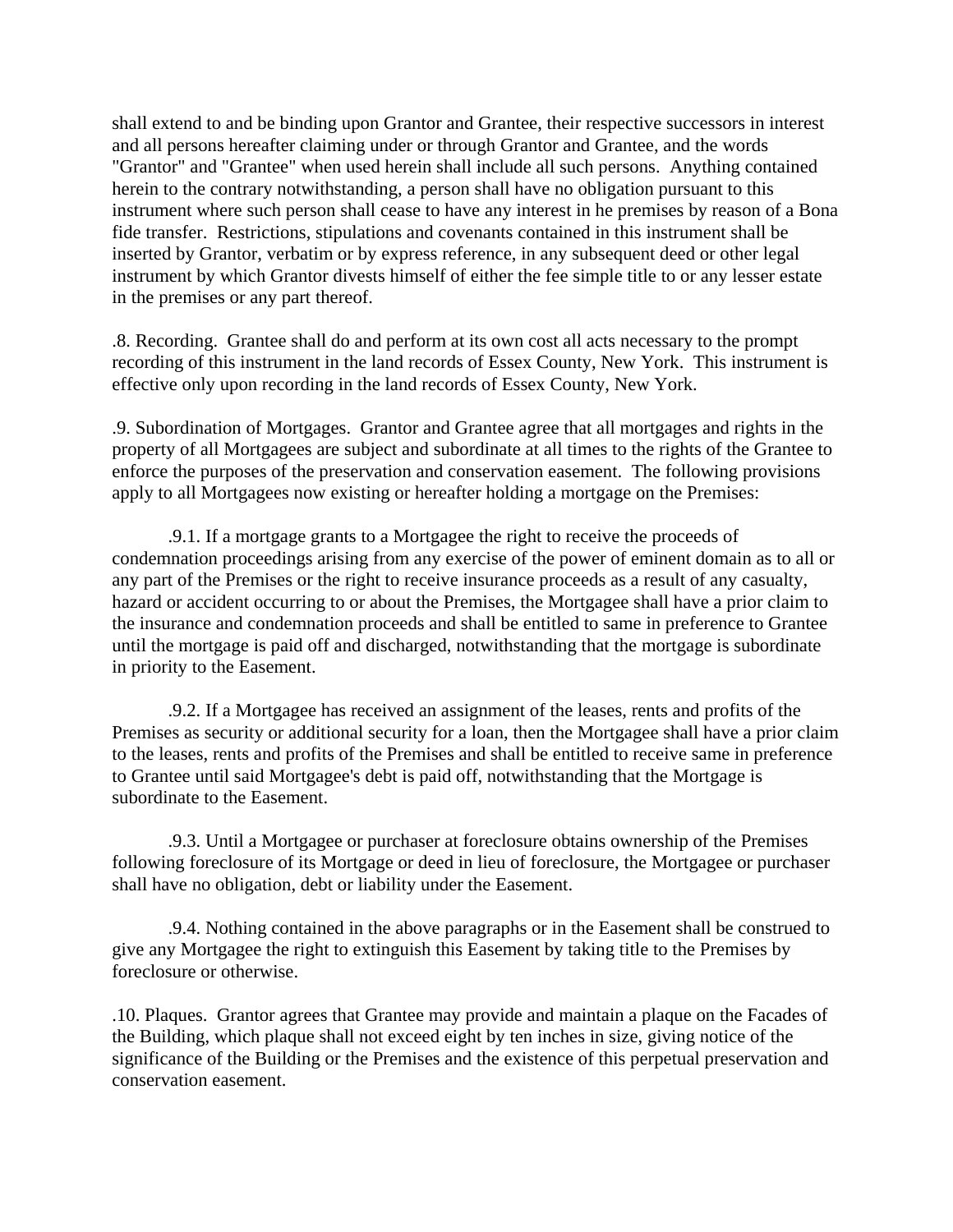.11. Written Notice. Any notice which either Grantor or Grantee may desire or be required to give to the other party shall be in writing and shall be mailed postage prepaid by registered or certified mail with return receipt requested, or hand delivered; if to Grantor, then at 2244 Maitland Street, Halifax, Nova Scotia B3K 2Z9 Canada, and if to Grantee, then to Civic Center, Suite 37, 1790 Main Street, Keeseville, New York 12944. Each party may change its address set forth herein by a notice to such effect to the other party. Any notice, consent, approval, agreement, or amendment permitted or required of Grantee under the Easement may be given by the Chairperson of the Board of Directors of the Grantee or by any duly authorized representative of the Grantee. Any such notice shall be effective on the date that it is received.

.12. Qualified Appraisal. In the event Grantor claims a federal income tax deduction for donation of a "qualified real property interest" as that term is defined in Section 170 (h) of the Internal Revenue Code, Grantor shall provide Grantee with a copy of all appraisals (hereinafter, the "Qualified Appraisal" as that term is defined in P.L. 98-369, Section 155 (a), 98 Stat. 691 (1984), and by reference therein Section 170 (a) (1) of the Internal Revenue Code) of the fair market value of the Easement. Upon receipt of the Qualified Appraisal, this fully executed easement, and any endowment requested hereunder by Grantee, Grantee shall sign any appraisal summary form prepared by the Internal Revenue Service and submitted to the Grantee by Grantor.

.13. Extinguishment. Extinguishment of this easement must be the result of a final judicial proceeding.

.14. Interpretation and Enforcement. The following provisions shall govern the effectiveness, interpretation, and duration of the Easement.

 .14.1. Any rule of strict construction designed to limit the breadth of restrictions on alienation or use of property shall not apply in the construction or interpretation of this instrument, and this instrument shall be interpreted broadly to effect its preservation and conservation purposes and the transfer rights and the restrictions on use herein contained as provided in the Act.

 .14.2. This instrument shall extend to and be binding upon Grantor and all persons hereafter claiming under or through Grantor, and the word "Grantor" when used herein shall include all such persons, whether or not such persons have signed this instrument or then have an interest in the premises. Anything contained herein to the contrary notwithstanding, a person shall have no obligation pursuant to this instrument where such person shall cease to have any interest (present, partial, contingent, collateral or future) in the premises by reason of a bona fide transfer for full value. Any right, title or interest herein granted to Grantee also shall be deemed granted to each successor and assign of Grantee and each such following successor and assign thereof, and the word "Grantee" shall include all such successors and assigns.

 .14.3. To the extent that Grantor owns or is entitled to development rights which may exist now or at some time hereafter by reason of the fact that under any applicable zoning or similar ordinance the Premises may be developed to use more intensive (in terms of height, bulk or other objective criteria regulated by such ordinances ) than the Premises are devoted as of the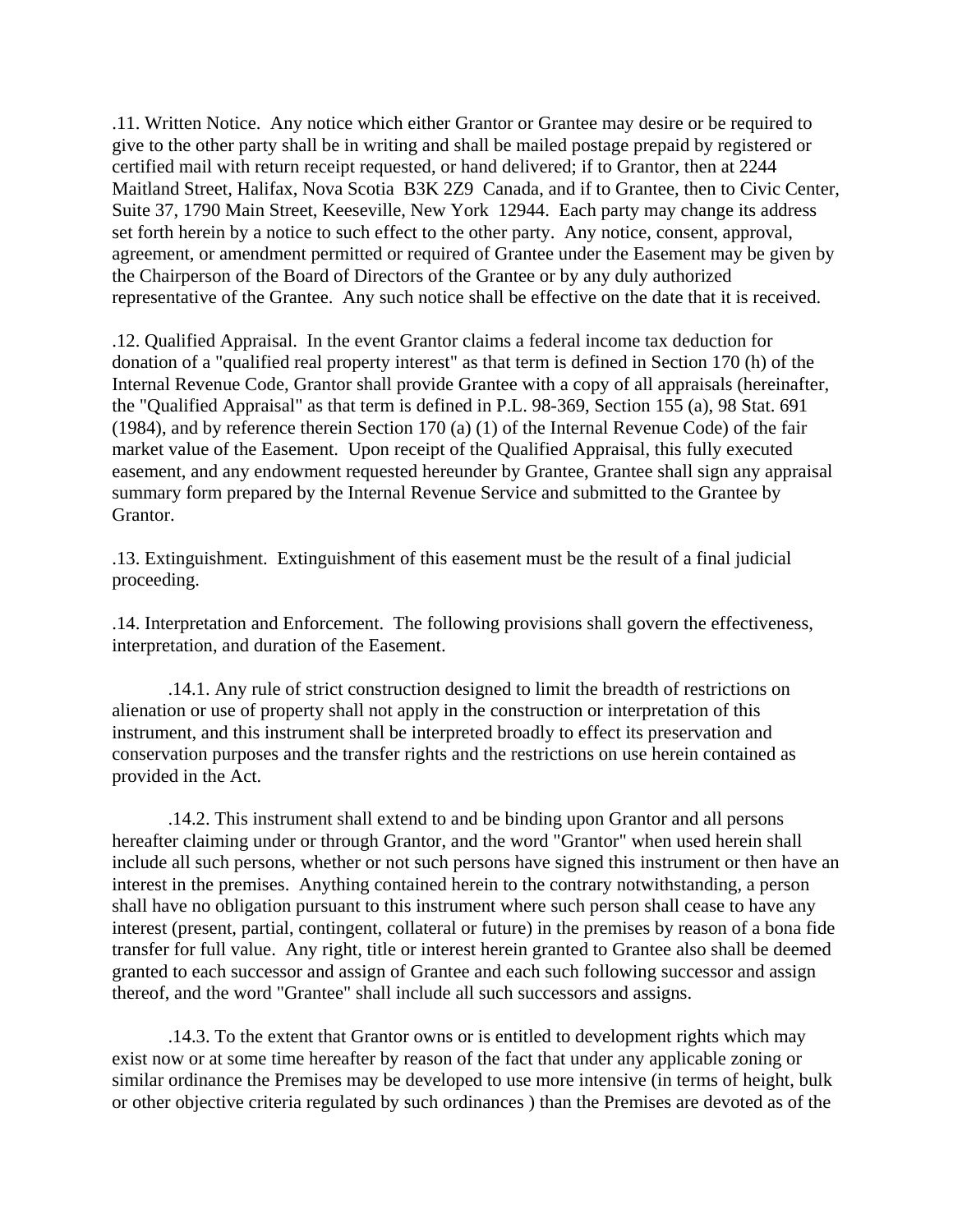date hereof, such development rights shall not be exercisable on, above, or below the Premises during the term of the Easement, nor shall they be transferred to any adjacent parcel and exercised in a manner that would interfere with the preservation and conservation purposes of the Easement.

 .14.4. For purposes of furthering the preservation of the Premises and Building and furthering the other purposes of this instrument, and to meet changing conditions, Grantor and Grantee are free to amend jointly the terms of this instrument in writing without notice to any party; provided, however, that no such amendment shall limit the perpetual duration or interfere with the preservation and conservation purposes of the donation. Such amendment shall become effective upon recording among the land records of Essex County, New York. Grantee shall not be required to agree to any amendment, and it shall not agree to any amendment that does not conform to Grantee's amendment policy, or to any amendment that it deems, in its discretion, to be inconsistent with the conservation and preservation of the Premises and Building. Grantor shall reimburse Grantee for all of its expenses related to any amendment, including, but not limited to, legal fees.

 .14.5. The terms and conditions of this easement shall be referenced in any transfer of the property by the Grantor, his heirs, successors and assigns.

 .14.6. This instrument is made pursuant to Article 49 of Title 3 of the Environmental Conservation Law of New York State, but the invalidity of such statute or any part thereof shall not affect the validity and enforceability of this instrument according to its terms, it being the intent of the parties to agree and to bind themselves, their successors and their assigns in perpetuity to each term of this instrument whether this instrument be enforceable by reason of any statute, common law private agreement either in existence now or at any time subsequent hereto. This instrument may be re-recorded at any time by any person if the effect of such rerecording is to make more certain the enforcement of this instrument or any part thereof. The invalidity or unenforceability of any provision of this instrument shall not affect the validity or enforceability or any other provision of this instrument or any ancillary or supplementary agreement relating to the subject matter hereof.

 .14.7. This instrument reflects the entire agreement of Grantor and Grantee. Any prior or simultaneous correspondence, understandings, agreements and representations are null and void upon execution hereof, unless set out in this instrument.

 IN WITNESS WHEREOF, on the date first shown above, Grantor has caused this preservation and conservation easement to be executed, sealed and delivered; and Grantee has caused this instrument to be accepted, sealed and executed in its corporate name by its Chairman and attested by its Secretary.

GRANTOR:

Mary M. Schaefer

 $\frac{1}{\sqrt{2}}$  ,  $\frac{1}{\sqrt{2}}$  ,  $\frac{1}{\sqrt{2}}$  ,  $\frac{1}{\sqrt{2}}$  ,  $\frac{1}{\sqrt{2}}$  ,  $\frac{1}{\sqrt{2}}$  ,  $\frac{1}{\sqrt{2}}$  ,  $\frac{1}{\sqrt{2}}$  ,  $\frac{1}{\sqrt{2}}$  ,  $\frac{1}{\sqrt{2}}$  ,  $\frac{1}{\sqrt{2}}$  ,  $\frac{1}{\sqrt{2}}$  ,  $\frac{1}{\sqrt{2}}$  ,  $\frac{1}{\sqrt{2}}$  ,  $\frac{1}{\sqrt{2}}$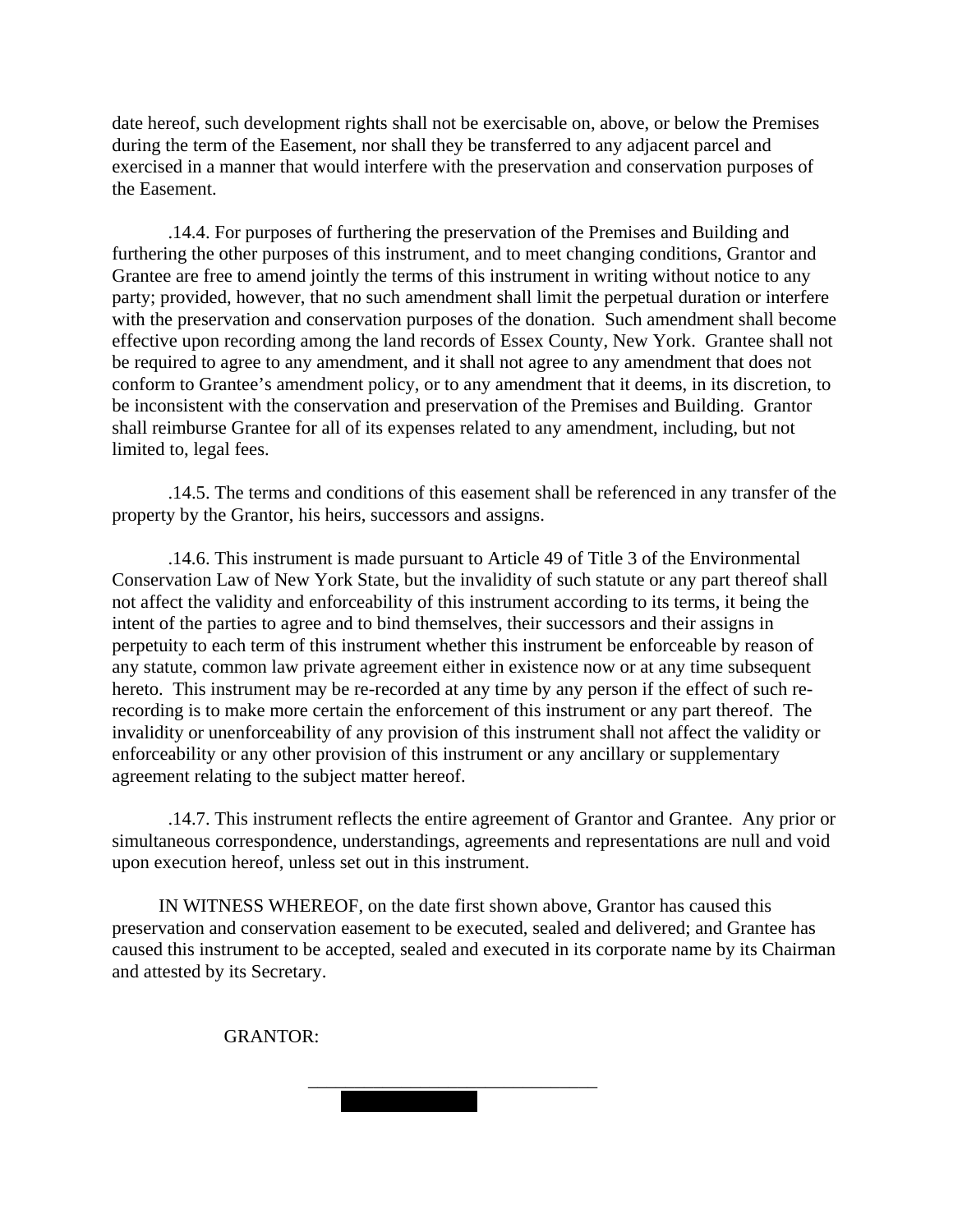GRANTEE:

David Hislop, Chairman

 $\frac{1}{\sqrt{2}}$  ,  $\frac{1}{\sqrt{2}}$  ,  $\frac{1}{\sqrt{2}}$  ,  $\frac{1}{\sqrt{2}}$  ,  $\frac{1}{\sqrt{2}}$  ,  $\frac{1}{\sqrt{2}}$  ,  $\frac{1}{\sqrt{2}}$  ,  $\frac{1}{\sqrt{2}}$  ,  $\frac{1}{\sqrt{2}}$  ,  $\frac{1}{\sqrt{2}}$  ,  $\frac{1}{\sqrt{2}}$  ,  $\frac{1}{\sqrt{2}}$  ,  $\frac{1}{\sqrt{2}}$  ,  $\frac{1}{\sqrt{2}}$  ,  $\frac{1}{\sqrt{2}}$ 

ATTEST: \_\_\_\_\_\_\_\_\_\_\_\_\_\_\_\_\_\_\_\_\_\_\_\_\_\_\_\_\_\_\_

, Secretary

STATE OF NEW YORK ss: COUNTY OF ESSEX

On this day of July, 2007, before me, the undersigned, personally appeared personally known to me or proved to me on the basis of satisfactory evidence to be the individual(s) whose name(s) is (are) subscribed to the within instrument and acknowledged to me that he/she/they executed the same in his/her/their capacity(ies), and that by his/her/their signature(s) on the instrument, the individual(s), or the person upon behalf of which the individual(s) acted; executed the instrument.

(Signature and office of the individual taking acknowledgement)

\_\_\_\_\_\_\_\_\_\_\_\_\_\_\_\_\_\_\_\_\_\_\_\_\_\_\_\_\_\_\_\_\_\_\_\_\_\_\_\_\_\_\_\_\_\_\_\_\_\_\_\_